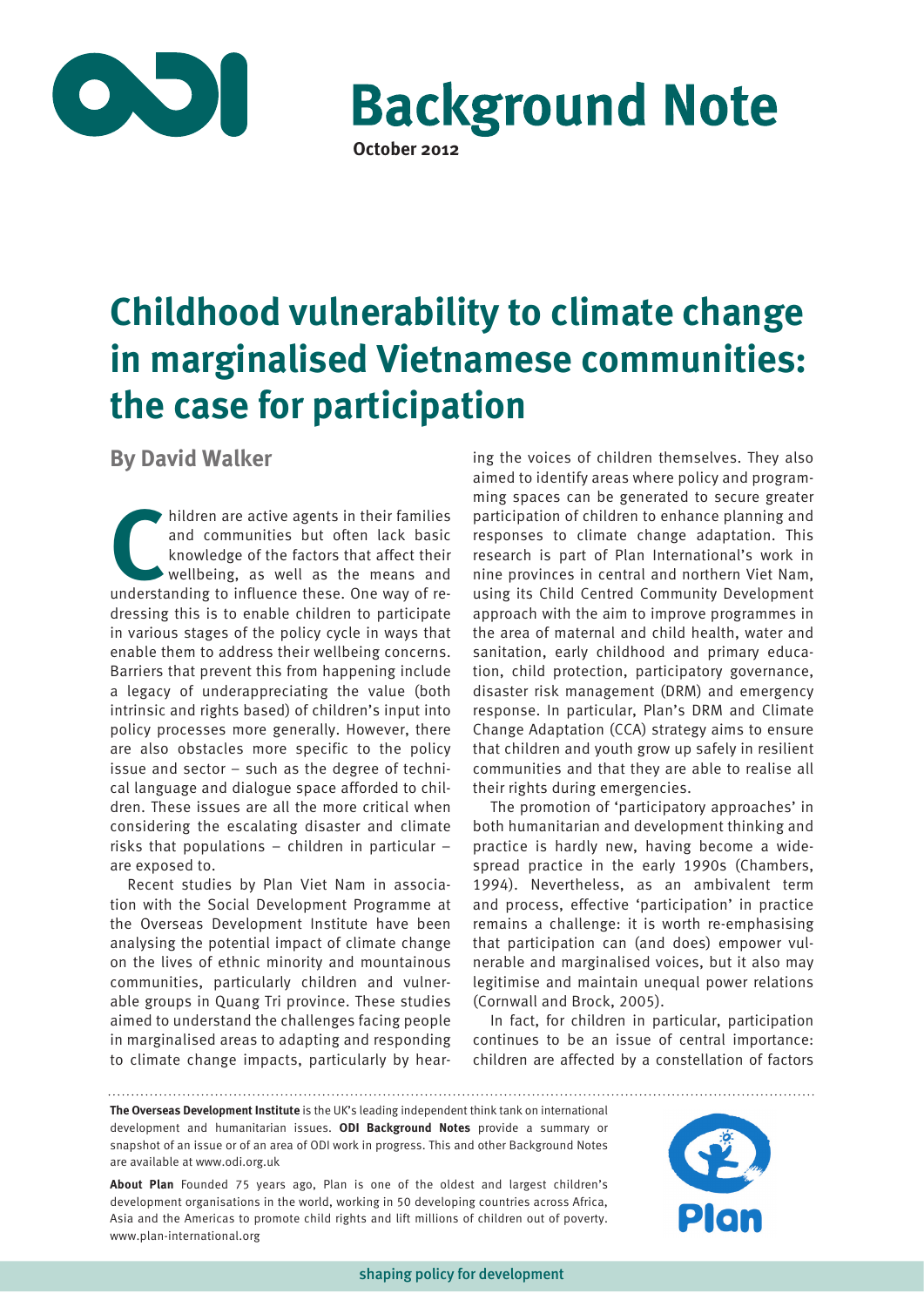that collectively put them in a position of relative vulnerability and voicelessness. These factors can include positions of exclusion and even exploitation at the household and community levels as a result of age and sex, combined with social and external vulnerability factors such as ethnicity, geographic location, social hierarchy and susceptibility to climate risk. Consequently, certain child populations face considerable challenges in articulating and taking action in their families, with their carers or within their community. The UN Convention on the Rights of the Child (UNCRC), ratified by Viet Nam in 1990, asserts that children have a right to be heard in decision making that affects their lives (Articles 12 and 13), although climate policies in Viet Nam do not formally provide a space specifically for their concerns. In this sense, the 2002 UN World Fit for Children agreement, also endorsed by the Vietnamese government, provides discrete commitments regarding strengthening the individual capacities of children to inform a development agenda and respective outcomes.

Although it is more the exception than the rule that climate change-related studies consider the disaggregated specificities of children's positions in society (Bartlett, 2008), there is increasing recognition of the particular contribution a child-centred approach can make to strengthening community resilience to disaster risks. For instance, themes for International Day of Disaster Risk Reduction (13 October) have shifted from sector-oriented approaches – such as health care, microfinance and education in the mid to late 2000s – towards the Step Up initiative, which focuses on promoting the role of marginalised groups in disaster risk reduction – such as Children and Youth (2011), Women and Girls (2012), Ageing Populations (2013) and People with Disabilities (2014), as part of its annual campaigns leading up to the World Conference for Disaster Reduction in 2015.

# **Research Methodology**

In order to generate greater evidence and to inform stakeholders' views on the necessary climate change adaptation interventions, a study mapping climaterelated risks and vulnerability related to ethnic minority communities in Quang Tri province in Viet Nam was undertaken in 2011. This set the backdrop for conducting participatory research with girls and boys of differing ages together with their families, to better understand how they interact with climate-related risks, how they are affected in different spheres of their lives and how they currently prepare for or respond to these risks.

The study was conducted in eight communities in the western mountains of Quang Tri province. These were selected by Plan Viet Nam firstly on the basis that they were representative of mountainous ethnic minorities in central Viet Nam, but also to build on existing work with local government and communities in these localities. Within these contexts, the issue of 'vulnerability' was considered to be a function of 'sensitivity to hazards, exposure and adaptation options and coping responses, and is dependent on the probability of occurrence (likelihood) and magnitude of hazards (consequence)' (Plan, 2011: 18).

The study focused on a selection of 30 social vulnerability indicators (including household age structure, sex, child health, nutrition and education) established based on a review of secondary literature and evidence from district- and household-level surveys. These collectively generated five broad indices (see Table 1) consistent with the categories outlined by the Intergovernmental Panel for Climate Change (Watson et al., 1998). An advantage of using such an approach in relation to a climate change vulnerability study is that it reduces the dependence on climate models that have hitherto been unable to provide projections relevant to planning at community level. On the other hand, as only two of the nine districts in Quang Tri province were selected, it is not feasible to directly extrapolate findings to provincial level or even to non-mountainous districts.

To complement the findings generated by the research, an associated study by Plan Viet Nam sought to examine in more detail the knowledge, attitudes and practices of children and young

# **Table 1: Social Vulnerability Indices**

| Index                        | <b>Selected indicator</b>                                                                                                                    |
|------------------------------|----------------------------------------------------------------------------------------------------------------------------------------------|
| Population<br>vulnerability  | • Total population – current and projected (2030, 2050)<br>• Population density, growth rate, age and sex<br>structure, number of households |
| Poverty<br>vulnerability     | • Number and percentage of poor and near-poor<br>households<br>• Dwelling, assets, endowments                                                |
| Livelihoods<br>vulnerability | • Livelihoods composition (diversity of occupations<br>and streams)<br>• Productive assets                                                   |
| Social<br>vulnerability      | • Gender inequality<br>• Child health and nutrition<br>• Child Education                                                                     |
| Biophysical<br>vulnerability | • Soil, vegetation, microclimatic factors<br>• Proximity to hazards<br>• Land and water resources per capita                                 |

Note: These are sample indicators. In practice, each category consisted of four to seven indicators.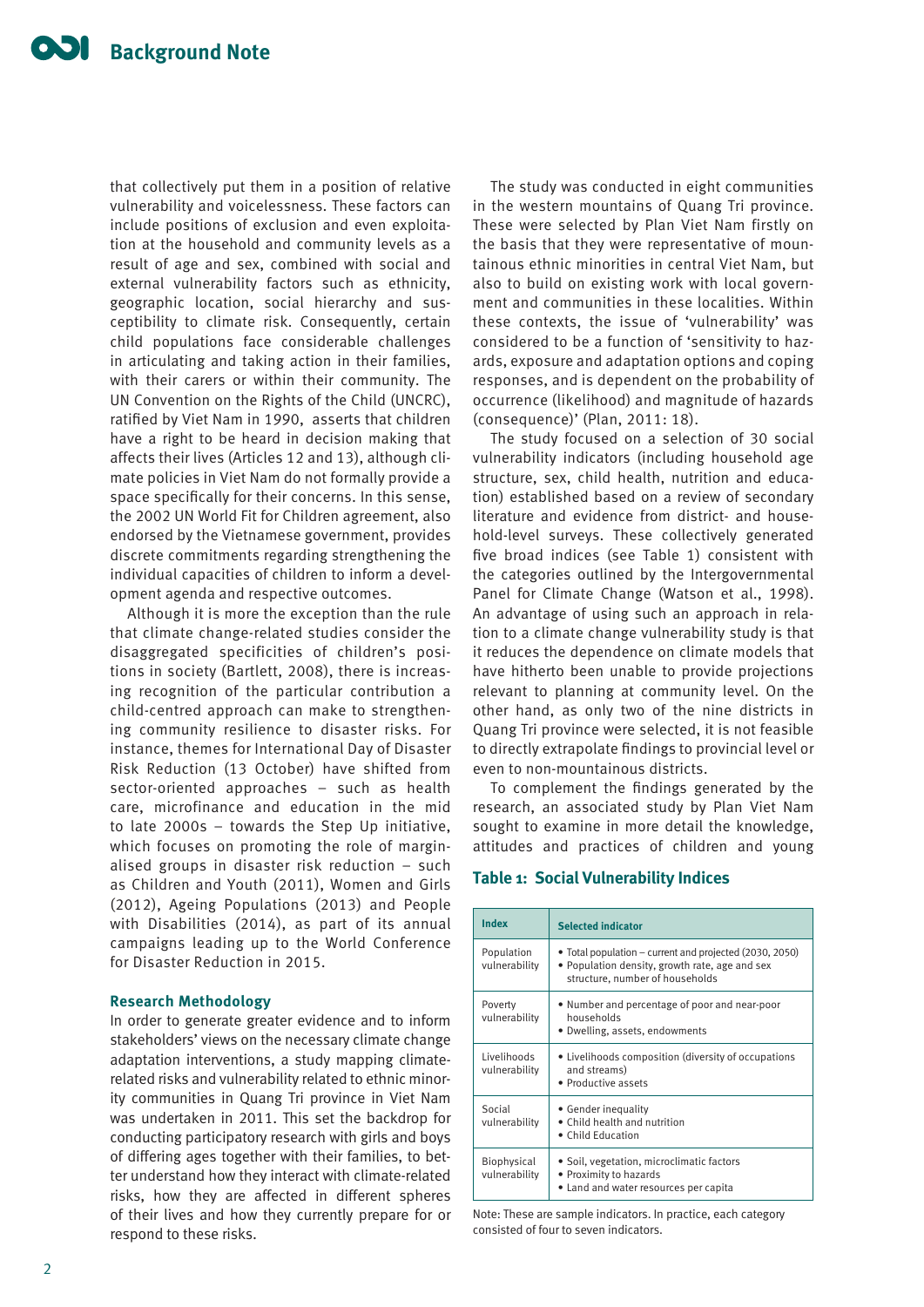people with regard to climate change adaptation, comparing urban (Ha Noi) and rural (Quang Tri) settings. This study used desk reviews and participatory methods to consider the views of girls and boys within schools (typically aged nine to fourteen years), those of children in the same age group but outside formal schooling and those of school authorities and representatives of local government at district and commune levels.

# **Changing risks and child-specific vulnerabilities**

In terms of relative risks, the broader Mekong region has been selected as one among a small handful of 'global hotspots' of climate-related vulnerability (USAID, 2010). Viet Nam ranks 23rd out of 193 countries considered vulnerable to harmful climate change, and has been categorised as one of 30 countries at 'extreme risk' (UN, 2012). Quang Tri province itself will be susceptible to increased temperatures, more floods during the wet season, more droughts during the dry season, associated impacts on agriculture and livelihoods and increased prevalence of tropical diseases, pathogens and pests (World Bank, 2010). Broadly speaking, these immediate and secondary impacts of climate change have aggravated the pre-existing high exposure to hazard in the province and the vulnerability of its population, particularly including that of future generations.

With respect to the vulnerabilities identified in Table 1, beginning with **population vulnerability,** household age structure already represents a major driver of vulnerability in two of the four areas. In these areas, children under 15 years constitute 60% of the population. Children therefore are not only currently a critical demographic, but, with high growth rates, also one that is likely to be increasingly relevant in policy and practice interventions. Indeed, this demographic will not only be disproportionally affected by future climate-related changes, but also will be key in mitigating and adapting to these changes.

Examining **poverty and social vulnerability**, district statistics show that all four communes are categorised as 'poor' (based on annual income ranking). Attendance in schools is high for early childhood (95% for ages seven to eleven years), with considerable dropouts for older cohorts (20-50% attendance for ages sixteen to eighteen years), as well as for girls (30-50% of girls do not complete primary school). A notable finding is the high incidence of malnutrition: 40-70%. Pairing these findings with dimensions of social vulnerability shows that Quang Tri's ethnic groups (the Van Kieu and the Pa Co) experience greater exposure to climate risks as a result of characteristics such as larger household size, age composition (larger number of children), lower adult literacy, gender dynamics within the household which generate more work burdens on girls and women, and lower levels of child nutrition.

Combining **livelihood and biophysical vulnerabilities**, the study demonstrates that all areas are heavily reliant on agriculture and natural resources, and are already experiencing stresses to their capacity to cope with current climatic variability:

*'I had to go the river to fetch water. Before I would go once or twice a month, or we could get water easily from the water flow gravity system. Now, during the dry season, water becomes less. I need to go to the river every two to three days. Each time, I need to bring back 10 cans [20 litres each] for my family.'* Girl in Dakrong district, Quang Tri province.

Mountainous communities are relatively isolated from services and markets, have limited natural resources in terms of topography and hydrology and are exposed to growing climatic extremes. As such, these marginalised communities will experience climate change in significantly varied ways compared with many other Vietnamese communities, and there will be a direct impact on the wellbeing of their children. The impacts on child labour are particularly indicative: participation of children in household labour is considered to be 10-40% in the area. Therefore, while data sources are limited, the critical concern is the degree to which labour-specific vulnerabilities will reach threshold levels as projected climate hazards and impacts arise in the coming decades – with implications for increased workload for girls and boys. This does not concern only on- and off-farm activities, but also non-farm labour, which could in turn be associated with migration, trafficking and sexual exploitation (Jasparro and Taylor, 2008) and have direct consequences for the protection and wellbeing of girls and boys.

#### **Adaptive capacity and child rights**

Having identified the importance of engaging children more generally in climate change adaptation, and having outlined the range of risks that can affect marginalised Vietnamese communities such as ethnic mountainous minorities, a question remains as to whether these risks are being sufficiently addressed in national and provincial planning/programme interventions, and how.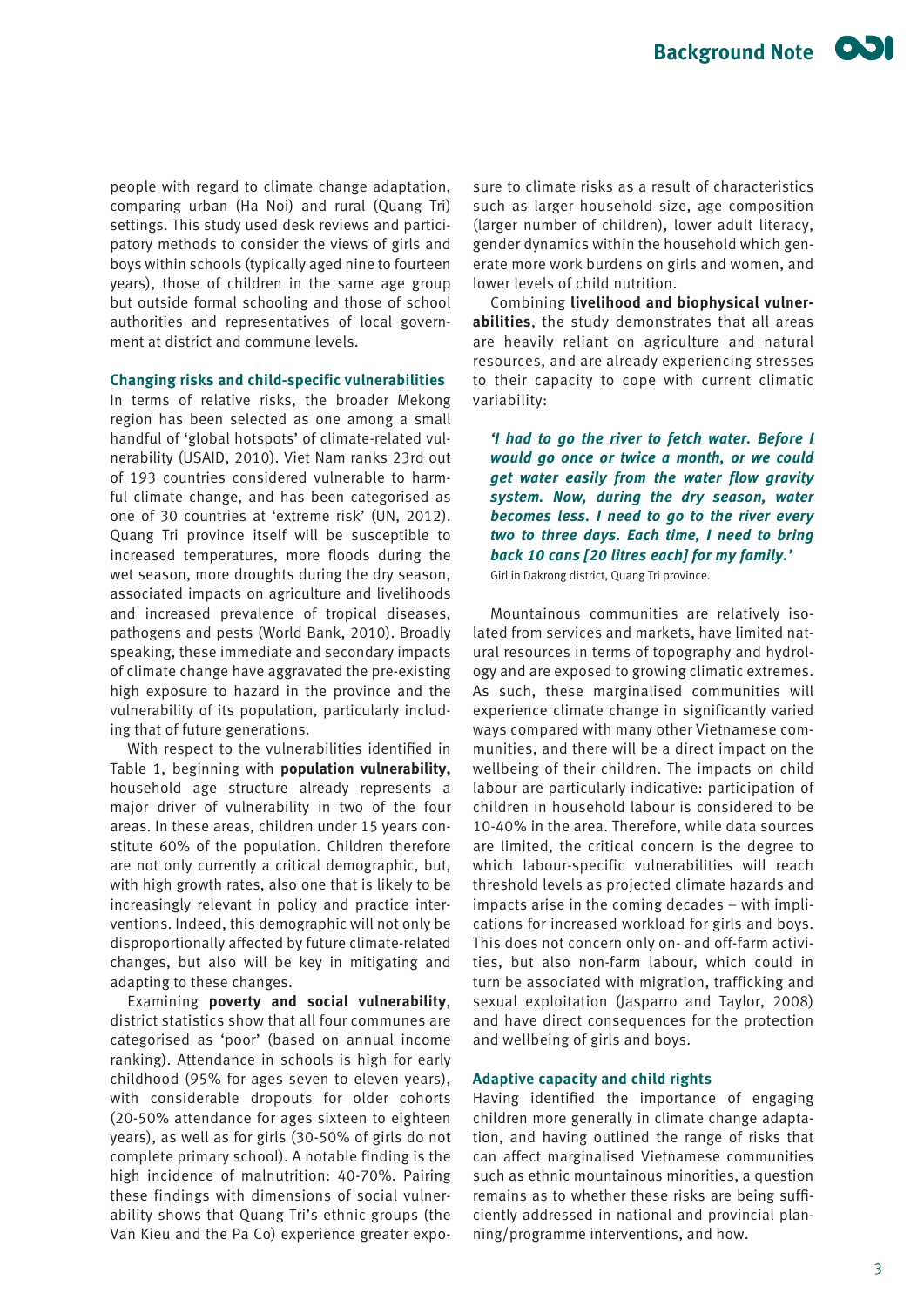Each of the communities studied in Quang Tri had a 'climate change committee' in place that had the role of assisting in the development and implementation of adaptive or DRM activities at the local level. However, these committees could not demonstrate a clear and established strategy that explained how their community would adapt to, or mitigate, the local effects of climate change. Similarly, a lack of disaster risk-related planning initiatives was evident. In Dakrong commune, for instance, a location particularly vulnerable to flooding and landslides, only 20% of respondents declared any knowledge or awareness of disaster risk planning in their locality.

Unsurprisingly, the children interviewed in the study showed a limited understanding of the links between climate change and disaster impacts, including the relationships between deforestation, landslides and flash floods. The research identified that this was not because of a lack of involvement in and exposure to the risks themselves, but rather a result of a lack of consultation and involvement in DRM and CCA decision making at the most basic level.

The associated study examining child-specific knowledge, attitudes and practices relating to climate change adaptation in Ha Noi and Quang Tri echoes these findings. While almost 90% of children in urban Ha Noi are familiar with the basic concepts of climate change, just over half of children in rural Quang Tri recognise the issue. In both locations, the overarching source of climate change information is the television. However, the most telling variation is that seven in ten children in Ha Noi mentioned greenhouse gases (or similar) when unprompted on the issue, whereas less than 3% of children in Quang Tri used the same term.

Although similar prioritisation was made of climate change by urban and rural children, divergence exists on access to information and appropriate understanding of the issue. For instance, both the Ha Noi and the Quang Tri groups considered climate change important in relation to other national and global issues, whereas more than double the number of respondents in Quang Tri (68% compared with 32% in Ha Noi) declared that their knowledge on the subject was insufficient and needed strengthening.

In terms of localised practices relevant to climate change, children in Quang Tri were more vocal on the issue of disaster risk reduction and hygiene than their urban counterparts. Adaptation measures such as the establishment of community response teams, planning for disasters and constructing flood warning markers were prominent. Meanwhile, children from Ha Noi showed an awareness of climate related issues, including clean energy, vaccinations and air pollution.

Responses from teachers in both contexts confirmed that the issues of climate change and disaster risk reduction were not yet part of the compulsory curriculum, nor were they significant components in existing lesson plans. Responses from a wider cohort of adults in both urban and mountainous areas were similar in that the majority considered these issues irrelevant to children. A minority recognised the importance of informing children of and preparing them for future circumstances:

*'It is a little bit difficult for children to participate in actions to respond to climate change because they are too small and do not understand much about the issue. But it is good to teach them about climate change so that they know about it and do the right things when they grow up.'* 

Parent in Thuan commune, Huong Hoa district, Quang Tri province.

#### **Relevance to the Policy context**

The evidence indicates that the province of Quang Tri is geographically and ethnically marginalised, and that child-specific vulnerabilities require increased responses through appropriate policy planning. One of the central policy requirements, however, is not necessarily the establishment of new relevant policy, but rather the implementation of and accountability to existing commitments. For instance, an assessment of the climate change policy context in Viet Nam shows that there are already over 200 laws and strategic commitments relating to climate change – with additional laws under consideration or being developed (ADMI and The Pressure Group Consultancy, 2011). Consequently, examining the linkages between national-level policy and local administrative units will be crucial.

In this respect, Viet Nam's main disaster risk reduction framework, the National Strategy for Natural Disaster Prevention, Response and Mitigation to 2020 (the NDPRM-2020), can be used as a locus of accountability. The document recognises that children are a vulnerable demographic and supports the promotion of disaster risk management approaches in school curricula. Similarly, the National Target Program to Respond to Climate Change (NTP-RCC) commits to developing vulnerability and adaptation assessments on a number of scales and dimensions, including for vulnerable sectors – such as agriculture – but also for vulnerable groups such as ethnic minorities, women, the elderly and children. Furthermore, the Ministry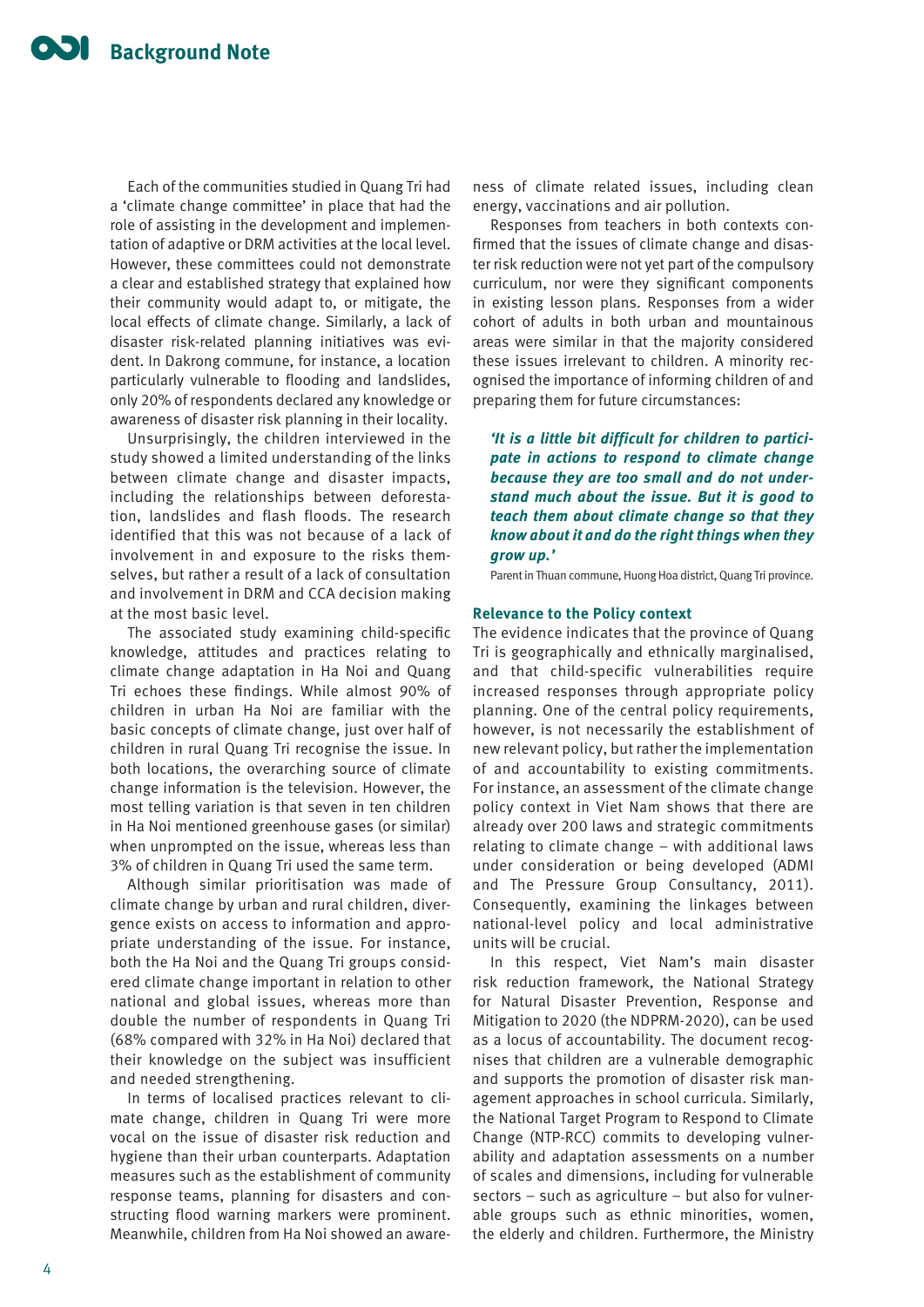of Education and Training is currently developing plans to fully integrate climate change content into the educational curriculum as demonstrated in the Action Plan to Respond to Climate Change in the Education and Training Sector 2011-2015.

In addition to implementation concerns, decision makers need to consider evidence regarding the quality and quantity of child- and ethnicity-specific references within existing and emerging strategies and draft laws, including the degree to which they have secondary effects on children. For instance, while the NDPRM-2020 recognises children as a vulnerable demographic, it shows poor planning, resourcing and guidelines/mechanisms in relation to adequate representation of vulnerable groups at the local level. Similarly, the Pilot Program on Agriculture Insurance 2011-2013 does not explicitly consider ethnic minorities or women as having significantly varied inputs worthy of consideration – with both groups being responsible for the wellbeing of ethnically marginalised children with respect to nutrition, child labour and attendance and completion of schooling.

Related to the above, but important in its own right, is the degree to which child rights are addressed in climate-related policy. The NTP-RCC, the Community-based Disaster Risk Reduction Programme and the aforementioned Pilot Program on Agriculture Insurance all show negligible appreciation of rights-based language and commitments. This limited recognition of rights-based approaches can be attributed largely to the broader policy legacy and trajectory of the Vietnamese context, which has historically not valued universal rights principles. However, this does not negate the fact that windows of opportunity in relation to the promotion of rights do exist (UNICEF, 2004). For the moment, these opportunities are limited to the areas of economic rights and citizenship, but case studies do exist that demonstrate the associated development of social rights alongside economic rights (ibid.)

Consequently, in terms of concrete engagements that can actively promote the inclusion of ethnically marginalised children in national and subnational Vietnamese climate change policy planning and implementation, six actor-specific recommendations are offered:

**•** Government ministries (Labour, Invalids and Social Affairs (MOLISA), Education and Training, Health, Agriculture and Rural Development and, critically, Finance) need to assess the degree to which facilities and incentives (such as shared performance indicators and crosscutting budget lines) exist for cross-sectoral collaboration on

disaster risk management and climate change policies that promote meaningful participation both those concerning implementation and those related to initial formulation. Any initiatives should feed into UNCRC reporting mechanisms, commitments to the Association of South-East Asian Nations (ASEAN) Agreement on Disaster Management and Emergency Response and Hyogo Framework for Action guidelines.

- **•** Education systems formal and non-formal – should focus on climate change's social impact not just science, as well as the value of indigenous adaptation practices and the transfer of indigenous knowledge to new generations. Girls and boys both in urban and mountainous settings need to be granted greater access to relevant knowledge and skills for climate change adaption.
- **•** Think-tanks and research institutes, such as the Vietnamese Academy for Social Sciences, have a track record of vibrantly providing unique entry points for national policy promotion in an otherwise relatively closed 'one-party' system (Jones et al., 2011). Such actors should be included in both local and national research initiatives and relevant discussions in order to 'translate' child-relevant findings that more effectively bridge participatory research and policy.
- **•** The non-governmental organisation community (e.g. through the work of the Climate Change Working Group, the Disaster Management Working Group and the Joint Advocacy Network Initiative) has been actively documenting activities, conducting research, piloting measures and promoting cooperation among different stakeholders (including promoting more cooperation with different government bodies) in response to climate change. These voices and influences have been growing in recent years, and this momentum can be garnered for national disaster risk reduction planning summits. However, they need to take into account a more child-cented approach to adaptation and the differentiated needs of children by age, sex, ethnicity and urban-rural contexts.
- **•** Sources of public information, such as the media, schools, and local governments, among others, need to promote public awareness, public participation and public access to information on climate change. In particular, they need to provide access to more relevant and contextually specific climate change information at the local level, which can better ensure girls and boys gain the appropriate knowledge to adapt to a changing climate.